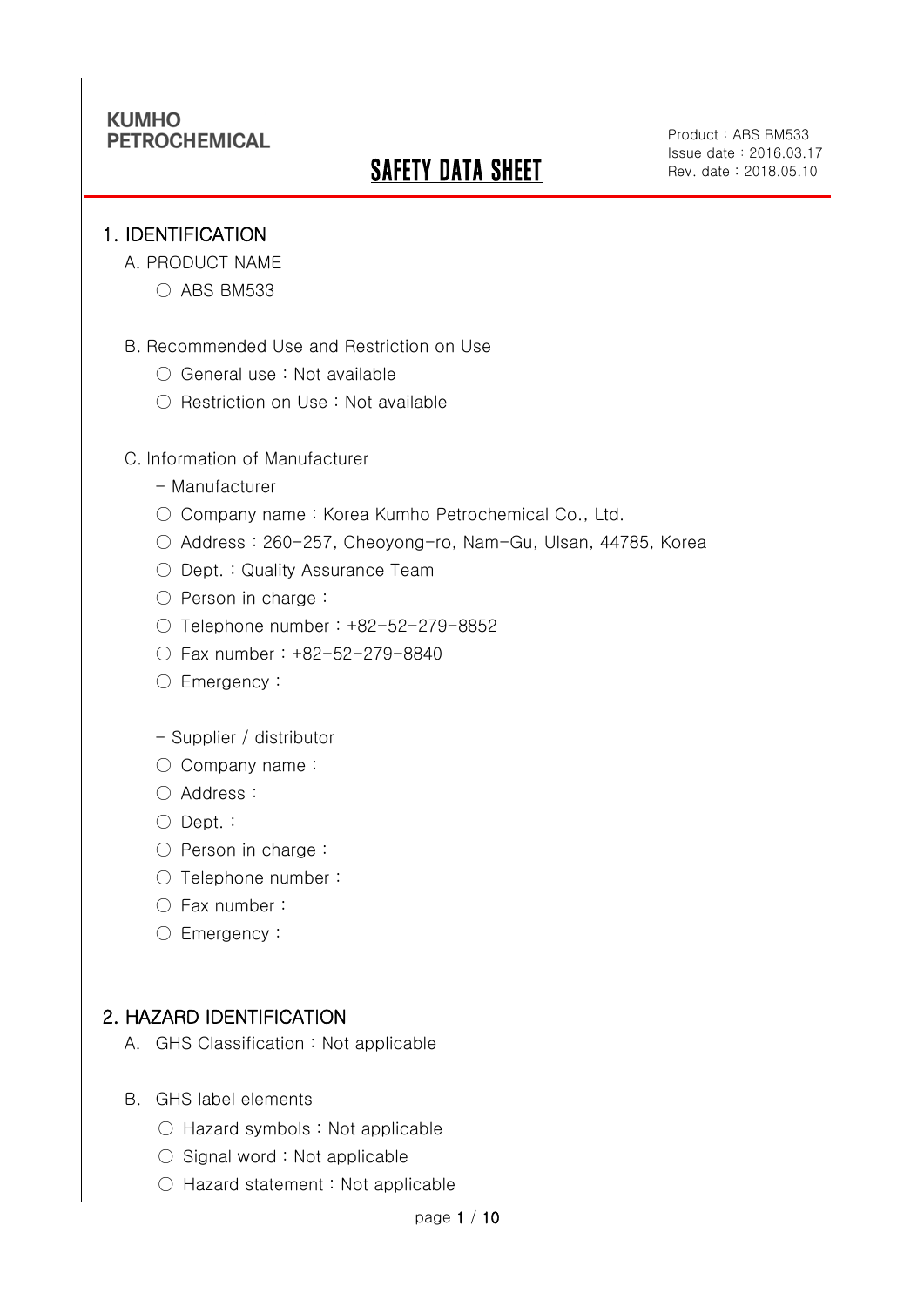Ī

# **SAFETY DATA SHEET**

Product:ABS BM533 Issue date:2016.03.17 Rev. date : 2018.05.10

○ Precautionary statements : Not applicable

C. Other hazards which do not result in classification :

- NFPA rating: (0~4 steps) : Health=0 Flammability=0 Reactivity=0

## 3. COMPOSITION/INFORMATION ON INGREDIENTS

| Chemical name                    | CAS No./ECL No./EINECS No.  | Contents(%) |
|----------------------------------|-----------------------------|-------------|
| AMS type heat resist ABS         | 25120-20-1/KE-29414/-       | $62 - 75$   |
| PMI type heat resist co-polymer  | 94858-30-7/2009-3-3928/-    | $25 - 35$   |
| Stabilizer                       | Proprietary                 | $0 - 1$     |
| Lubricant                        | Proprietary                 | $0 - 2$     |
| Acrylonitrile monomer            | 107-13-1/KE-29393/203-466-5 | < 0.1       |
| Butadiene monomer                | 106-99-0/KE-3719/203-450-8  | < 0.1       |
| Styrene monomer                  | 100-42-5/KE-35342/202-851-5 | < 0.1       |
| $\alpha$ -Methyl styrene monomer | 98-83-9/KE-23939/202-705-0  | < 0.1       |

※ Reference No. : ECL(Registration number of Korean Existing Chemical List) EINECS(Registration number of Europe Existing Chemical List)

#### 4. FIRST-AID MEASURES

A. Eye Contact :

- Immediately flush eyes with plenty of water at least 15minutes.
- If irritation persists, get a doctor's examination.
- Lifting eyelids occasionally to wash eyelids down enough to follow up.

#### B. Skin Contact :

- Wash the contaminated skin area with running water.
- Cooling the contaminated skin with cool running water when contact with melt.
- Get medical attention when burn by melt.
- C. Inhalation :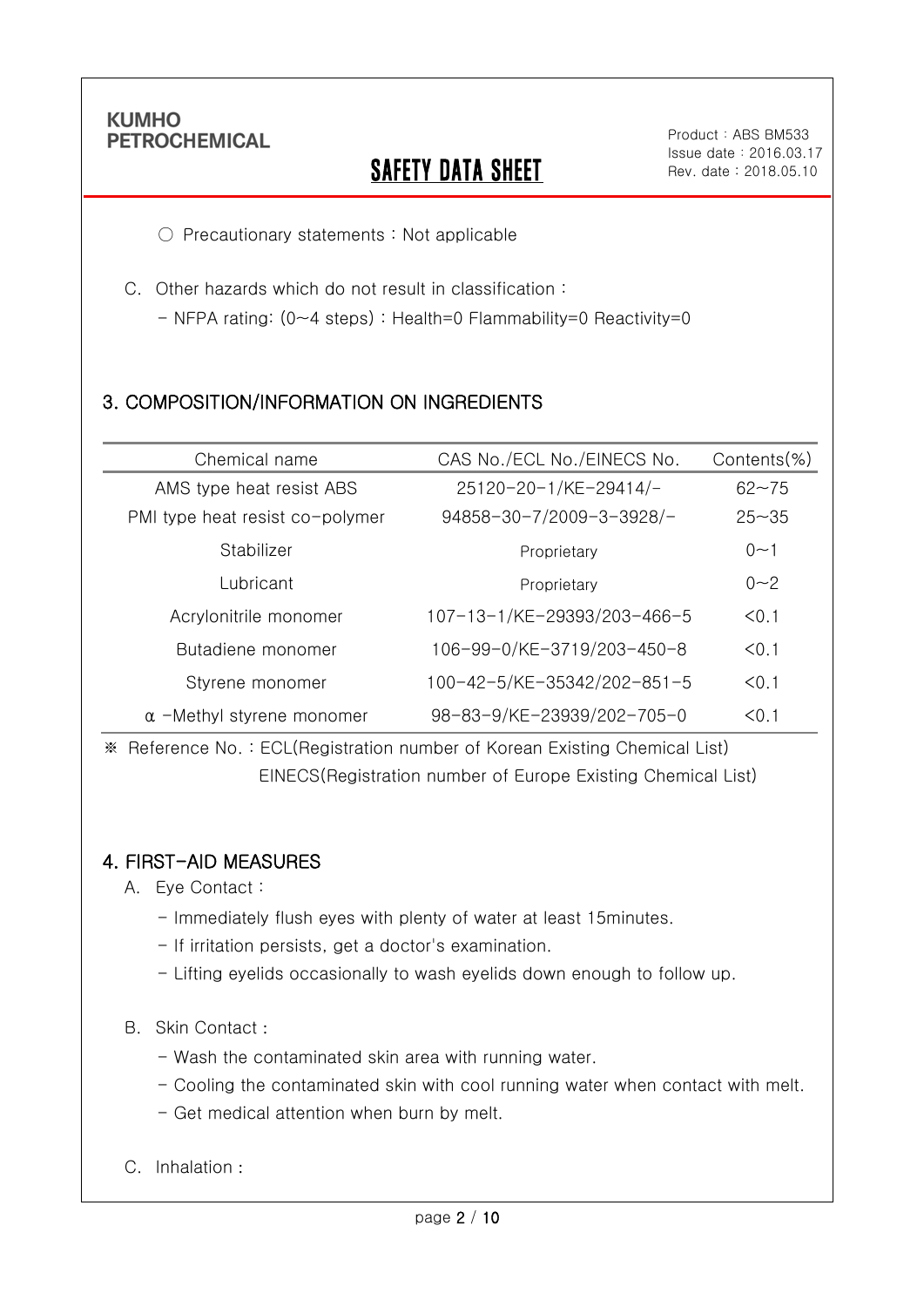Ī

# SAFETY DATA SHEET

Product:ABS BM533 Issue date:2016.03.17 Rev. date : 2018.05.10

- Remove exposed person to fresh air If inhaled smoke and decomposition products.
- Remove victim to fresh air and keep at rest in a position comfortable.
- Get medical attention.
- D. Ingestion:
	- Rinse mouth with water
	- Give large amounts of water.
	- Toxic by ingestion does not high.
	- If irritation or symptoms occurs, get a doctor's examination.
- E. Delay and immediate effects and also chronic effects from short and long term exposure :
	- Steams by plastic processing at high temperature may cause eyes and respiratory irritation.
- F. Notice to Physician :
	- Treatment may vary with condition of victim and specifics of incident.

## 5. FIRE FIGHTING MEASURE

- A. Suitable (Unsuitable) extinguishing media :
	- Extinguishing media : Carbon Dioxide, Dry Chemical, Water.
	- Unsuitable Extinguishing media : Do not use direct water.
	- Big Fire : Water spray, regular foam
- B. Specific hazards arising from the chemical
	- Combustion : Carbon monoxide, Carbon dioxide, hydrogen cyanide
	- Levels of fire hazard : Not available
- C. Fire fighting procedures and equipments :
	- Wear appropriate personal protective equipment(see section 8. EXPOSURE CONTROLS/PERSONAL PROTECTION).
	- Avoid inhalation of smoke or gas when fire fighting.
	- Move container from fire area if it can be done without risk.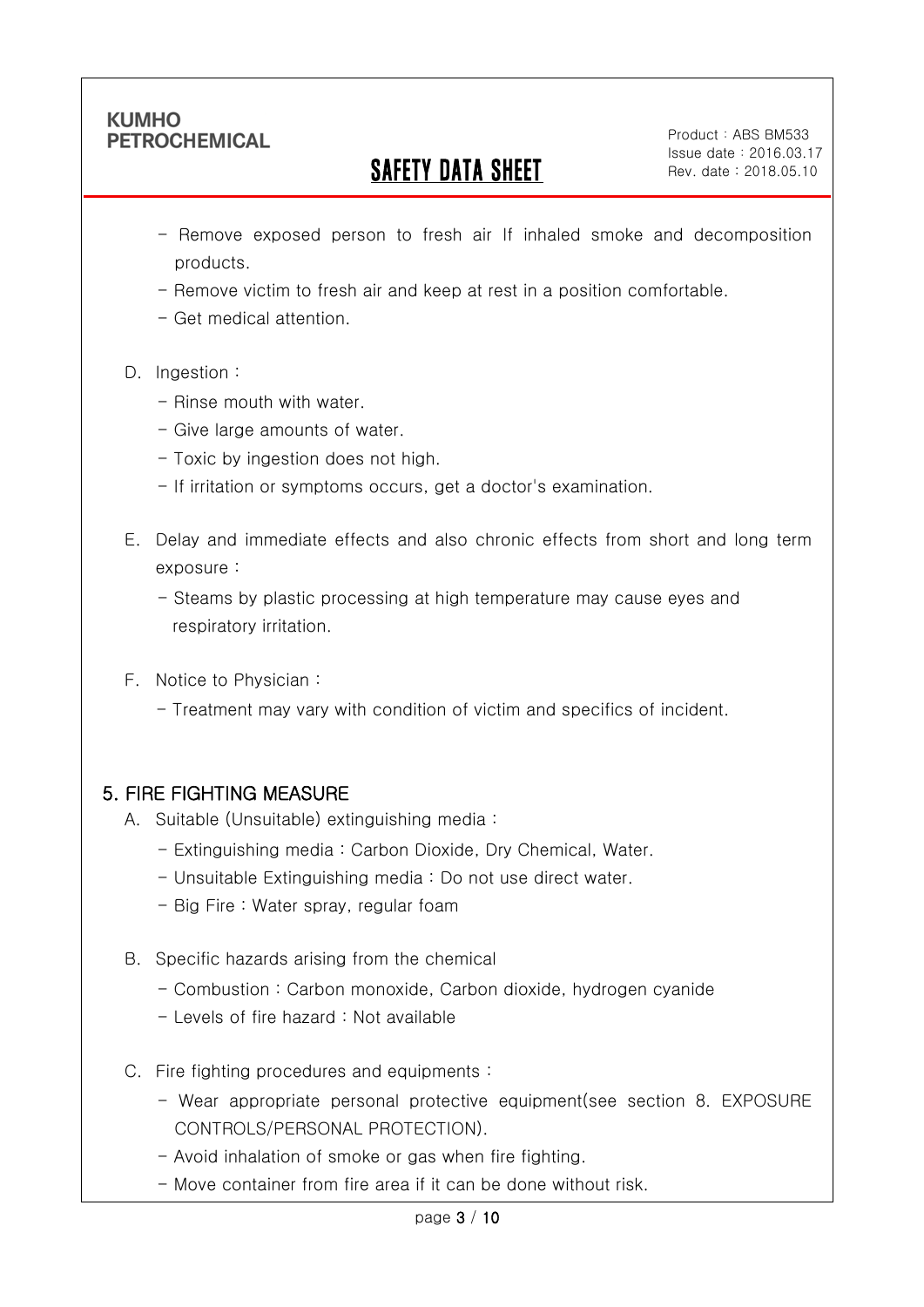Ī

# SAFETY DATA SHEET

Product:ABS BM533 Issue date:2016.03.17 Rev. date : 2018.05.10

- Cool containers with water until well after fire is out.

#### 6. ACCIDENTAL RELEASE MEASURES

A. Personal Precautions, Protective Equipment and Emergency procedures :

- Perform in accordance with 「 See section 8. EXPOSURE CONTROLS / PERSONAL PROTECTION」. Put on appropriate personal protective equipment.
- Where possible allow leak of molten material to solidify mechanical and chemical protective.
- Use a way to minimize dust.
- Avoid contact with eyes and skin.
- Avoid inhalation of substance itself or combustion.
- Evacuation against the wind.
- Avoid contact with heat, sparks, flame or other ignition sources.
- B. Environmental Precautions
	- Avoid dispersal of spilt material and runoff and contact with waterways, drains and sewers. If large spills, advise emergency services.
- C. Methods and materials for containment and cleaning up :
	- $\bigcirc$  For small spills.
		- Remove all sources of ignition.
		- Suppression occurrence of dust.
		- Appropriate container for disposal of spilled material collected.
		- Ventilate leak areas and clearing leak area.
	- For large spills.
		- Remove all sources of ignition.
		- Suppression occurrence of dust.
		- Avoid entering to sewers or water system.
		- For disposal of spilled material in appropriate containers collected and clear surface.
		- Appropriate container for disposal of spilled material collected.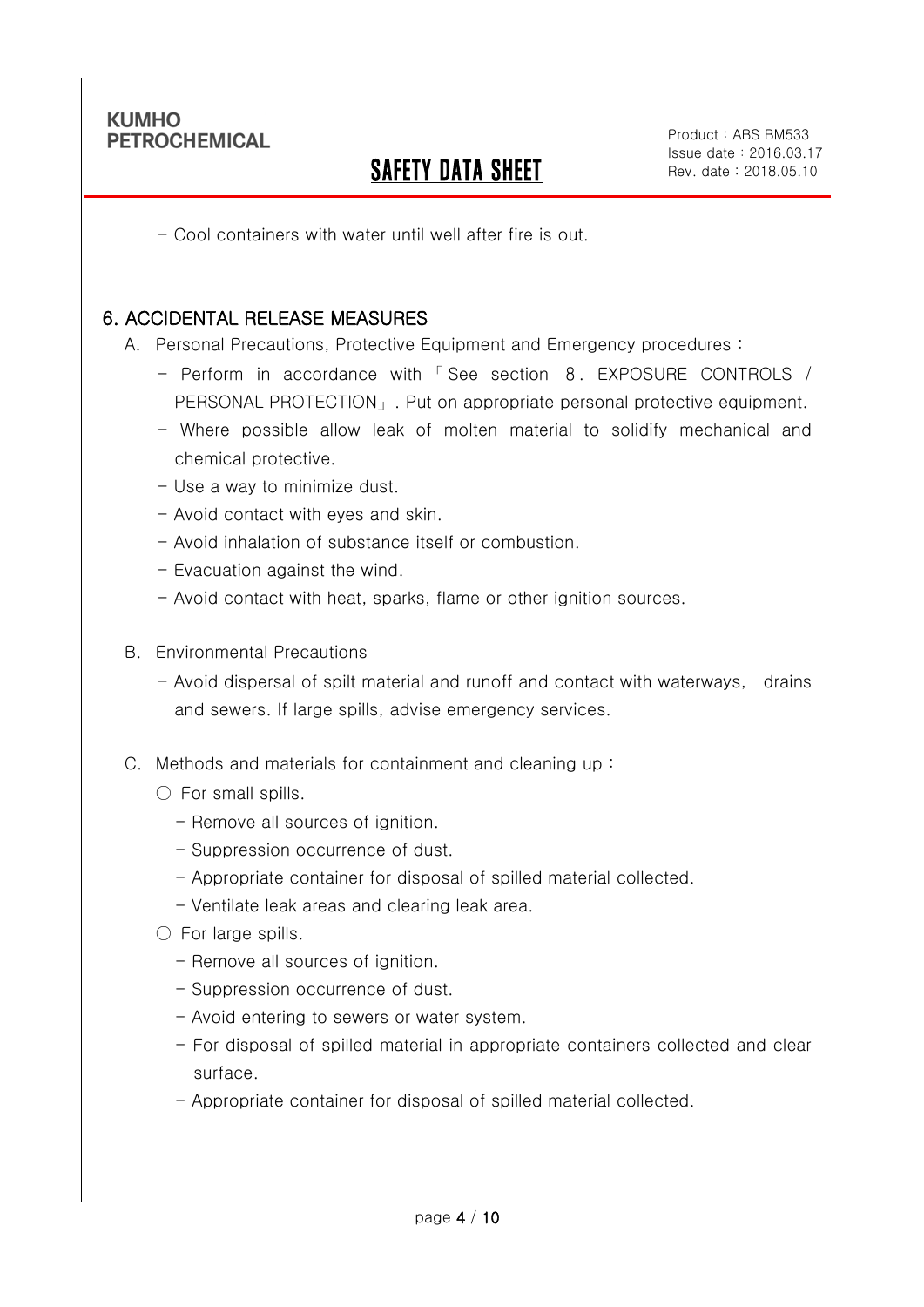# SAFETY DATA SHEET

Product:ABS BM533 Issue date:2016.03.17 Rev. date : 2018.05.10

#### 7. HANDLING AND STORAGE

A. Handling :

Ī

- Perform in accordance with 「 See section 8. EXPOSURE CONTROLS / PERSONAL PROTECTION」. Put on appropriate personal protective equipment.
- Handle in a well-ventilated place.
- Avoid contact with heat, sparks, flame or other ignition sources.
- Remove all sources of ignition.
- Ground all equipment.
- Wash thoroughly after handling
- B. Storage Precautionary Statements :
	- Keep in original container and tightly closed.
	- Avoid contact moisture.
	- Avoid contact with incompatible materials.

#### 8. EXPOSURE CONTROLS/PERSONAL PROTECTION

- A. Exposure limit
	- Exposure limit under ISHL : Not applicable
	- ACGIH : Not applicable
	- Biological exposure limits : Not applicable
- B. Engineering Controls
	- A system of local and/or general exhaust is recommended when employee exposures are above the Exposure Limits. Local exhaust ventilation is generally preferred because it can control the emissions of the contaminant at its source, preventing dispersion of it into the general work area. The use of local exhaust ventilation is recommended to control emissions near the source.
- C. Personal Protective Equipment :
	- Respiratory Protection : Use the respirator be given official approval by Korea Occupational Safety & Health Agency. Under conditions of frequent use or heavy exposure, Respiratory protection may be needed. Respiratory protection is ranked in order from minimum to maximum. Consider warning properties before use.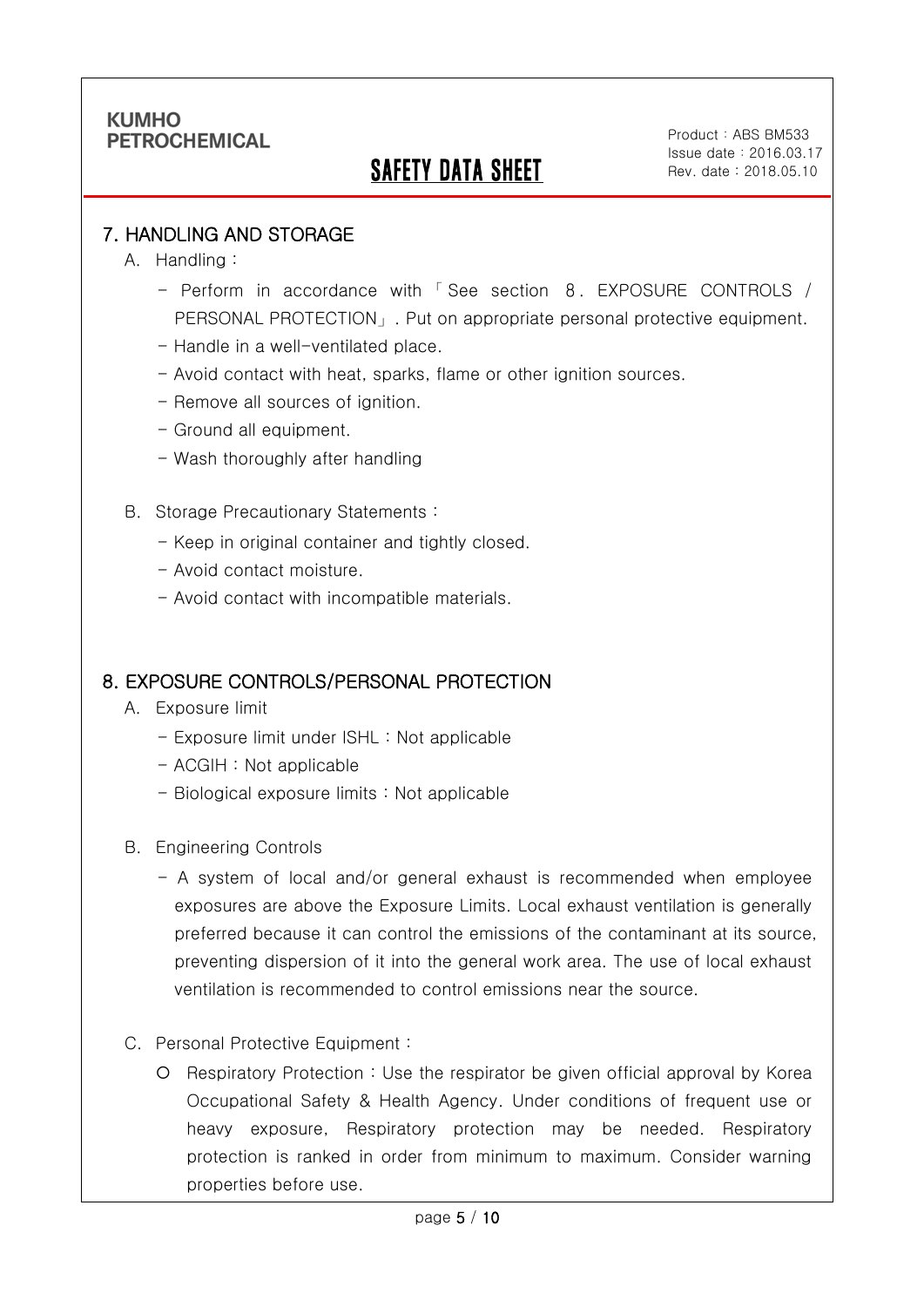Ī

# SAFETY DATA SHEET

Product:ABS BM533 Issue date:2016.03.17 Rev. date : 2018.05.10

- Dust, mist, fume-purifying respiratory protection
- Any air-purifying respirator with a corpuscle filter of high efficiency
- Any respiratory protection with a electromotion fan(for dust, mist, fume-purifying)
- ※ For Unknown Concentration or Immediately Dangerous to Life or Health
- Self-contained breathing apparatus(pressure-demand or other positive-pressure mode in combination)
- Supplied-air respirator with full facepiece
- Eye Protection : Wear primary eye protection such as splash resistant safety goggles with a secondary protection faceshield. Provide an emergency eye wash station and quick drench shower in the immediate work area.
- Hand Protection : Wear chemical resistant protected gloves if there is hazard potential for direct skin contact. Wear heat resistant protected gloves to withstand the temperature of molten product.
- Body Protection : Wear chemical resistant protected clothing if there is hazard potential for direct contact.

### 9. PHYSICAL AND CHEMICAL PROPERTIES

- A. Appearance : Pellet
- B. Odor : Mild odor
- C. Odor threshold : Not available
- D. pH : 7
- E. Melting point/Freezing point : Not applicable
- F. Initial Boiling Point/Boiling Ranges : Not applicable
- G. Flash point : 349℃(660℉)
- H. Evapourating Rate : Not applicable
- I. Flammability(solid, gas) : 1/16" HB(UL 94)
- J. Upper/Lower Flammability or explosive limits : Not available
- K. Vapour pressure : Not applicable
- L. Solubility :
	- Water : Insoluble

Acetone, MEK, dichloromethane : Soluble

Alcohol, Mineral Oil : insoluble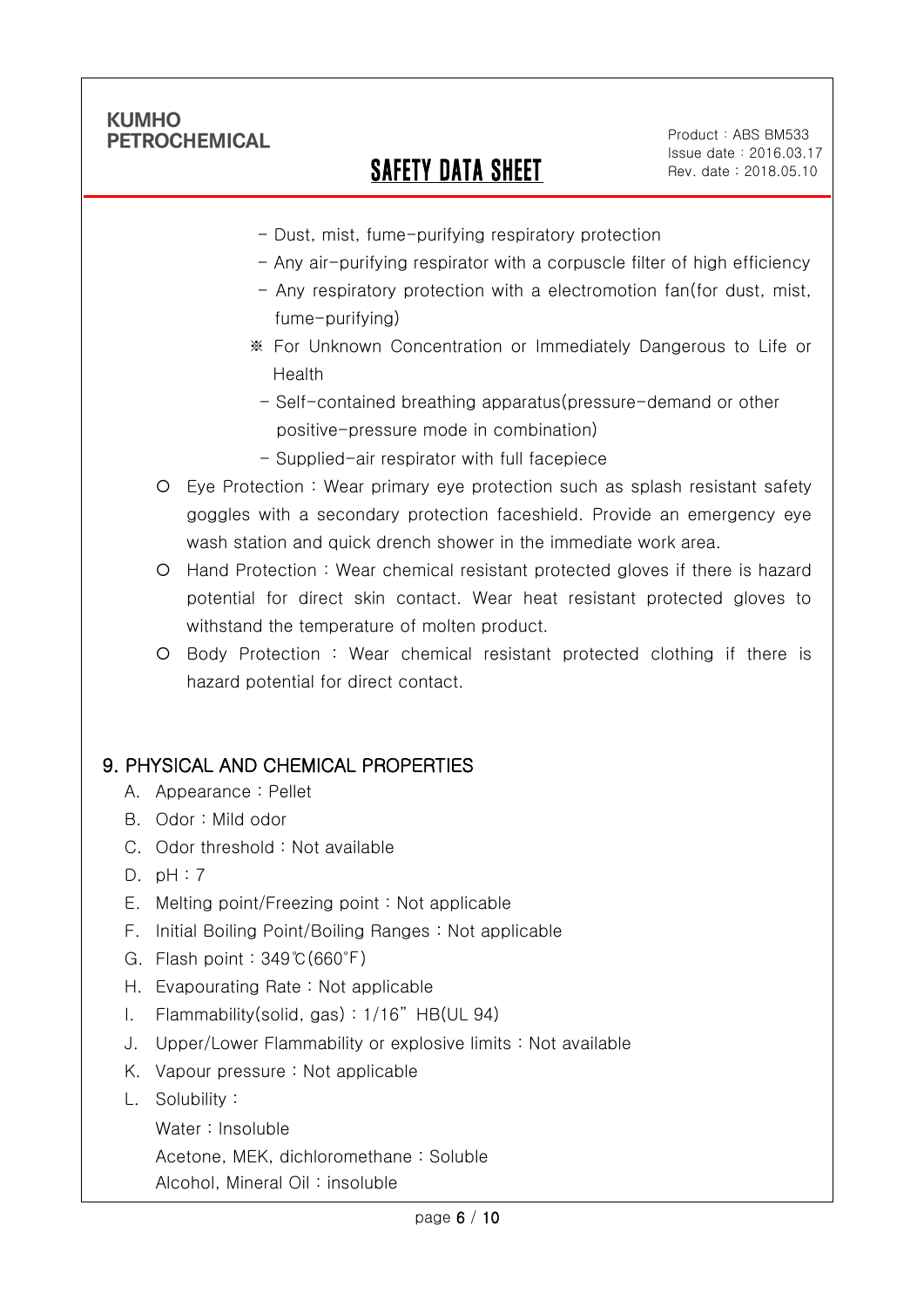Ī

# **SAFETY DATA SHEET**

Product:ABS BM533 Issue date:2016.03.17 Rev. date : 2018.05.10

- M. Vapour density(Air=1) : Not applicable
- N. Relative density : 1.02~1.17
- O. Partition coefficient of n-octanol/water : Not available
- P. Autoignition Temperature : 455℃
- Q. Decomposition Temperature : Not applicable
- R. Viscosity : Not applicable
- S. Molecular weight : 50,000~200,000

### 10. STABILITY AND REACTIVITY

- A. Stability
	- This material is stable under recommended storage and handling conditions
	- Decompose at 320℃ on heating.
- B. Possibility of Hazardous Reaction
	- Will not occur.
- C. Conditions to Avoid
	- Avoid contact with heat.
	- Avoid contact with heat, sparks, flame or other ignition sources.
- D. Materials to Avoid
	- Strong oxidizing agents.
- E. Hazardous Decomposition Products
	- Hydrogen cyanide
	- Generate monomer, oxides, gas/steam, hydrocarbon, low-molecular oligomers ring, gas products when heated to high temperature.

### 11. TOXOCOLOGICAL INFORMATION

- A. Information on the likely routes of exposure
	- (Respiratory tracts) : Not available
	- (Oral) : Not available
	- (Eye ∙ Skin) : Not available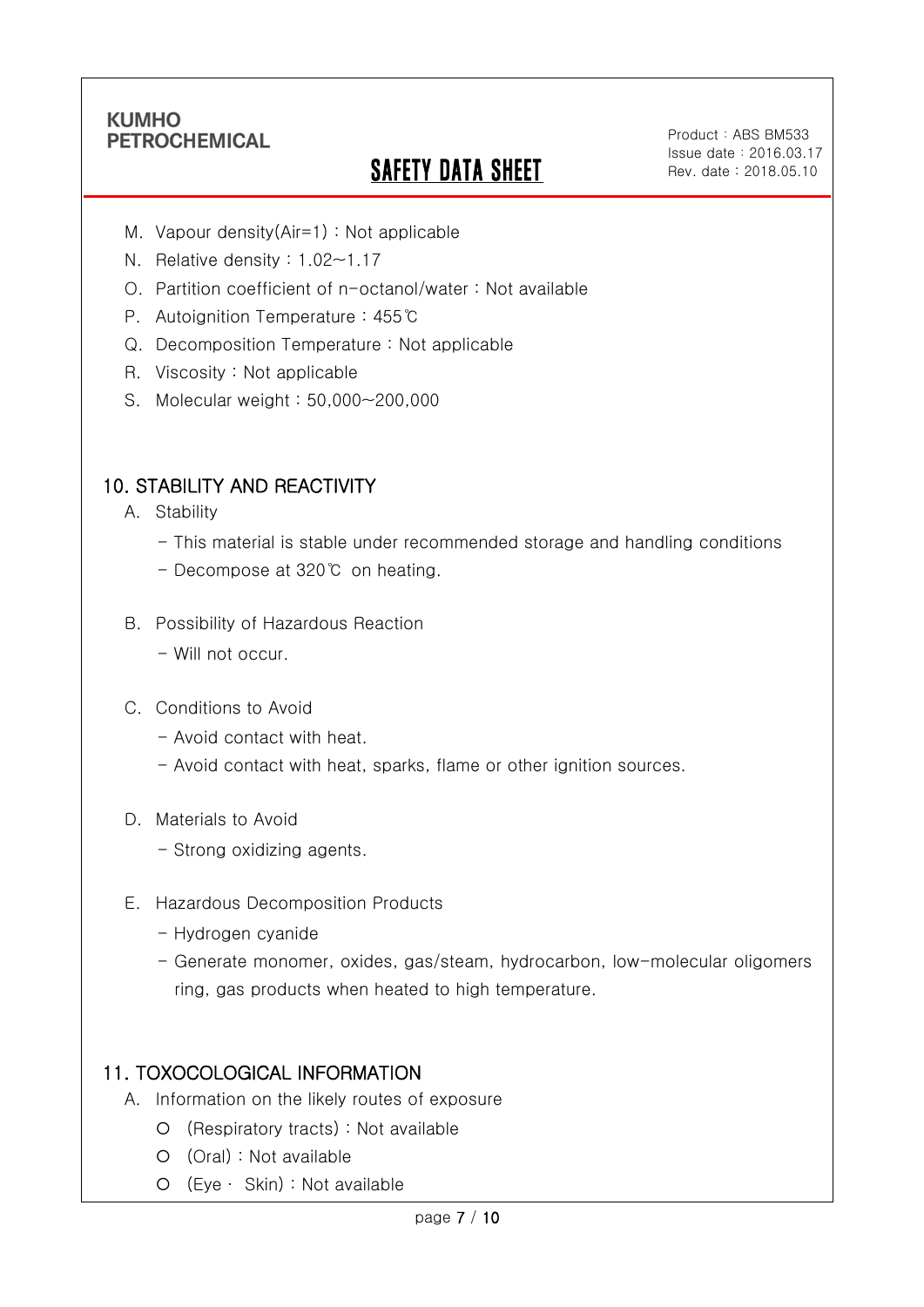Ī

# SAFETY DATA SHEET

Product:ABS BM533 Issue date:2016.03.17 Rev. date : 2018.05.10

- B. Delayed and immediate effects and also chronic effects from short and long term exposure
	- Acute toxicity : Not available
	- O Skin corrosion/irritation : Not available
	- $O$  Serious eye damage/irritation : Not available
	- O Respiratory sensitization : Not available
	- O Skin sensitization : Not available
	- Carcinogenicity : Not available
	- Germ cell mutagenicity : Not available
	- $O$  Reproductive toxicity : Not available
	- Specific target organ toxicity(single exposure) : Not available
	- Specific target organ toxicity(repeated exposure) : Not available
	- Aspiration hazard : Not available
	- Chronic effect : Not available
- C. Calculation the classification of the mixture(acute toxicity estimate calculation etc.) : Not applicable

### 12. ECOLOGICAL INFORMATION

- A. Ecotoxicity : Not available
- B. Persistence and degradability : Not applicable
- C. Bioaccumulative potential : Not applicable
- D. Mobility in soil : Not available
- E. Other adverse effects : Not applicable

### 13. DISPOSAL CONSIDERATION

- A. Disposal methods
	- The user of this product must properly characterize the waste/container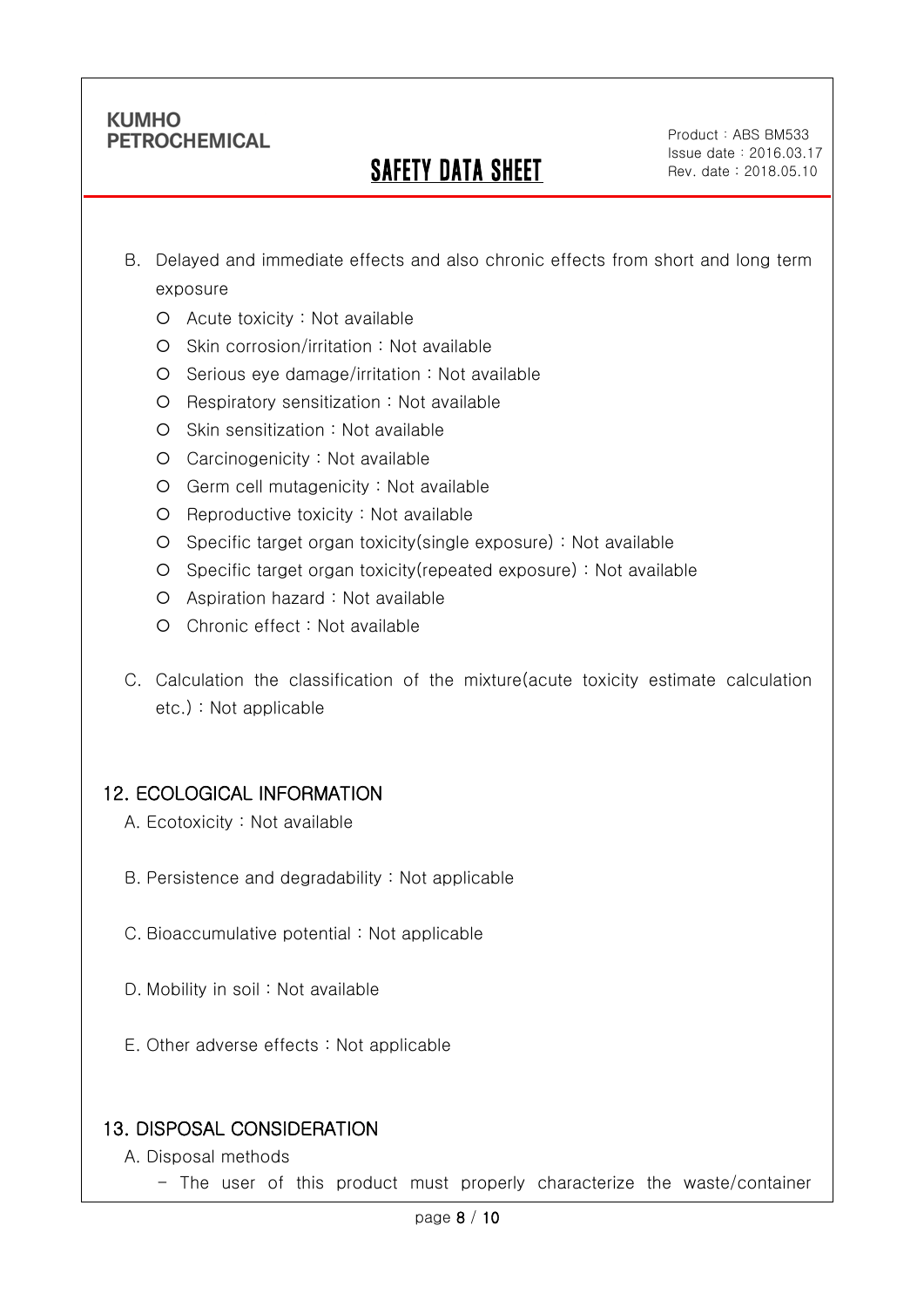Ī

# SAFETY DATA SHEET

Product:ABS BM533 Issue date:2016.03.17 Rev. date : 2018.05.10

generated from the use of this product in accordance with all applicable federal, state and/or local laws and regulations in order to determine the proper disposal of the waste in accordance with all applicable federal, state and/or local laws and regulations.

- B. Special precautions for disposal :
	- The user of this product must disposal by oneself or entrust to waste disposer or person who other' s waste recycle and dispose, person who establish and operate waste disposal facilities.
	- Dispose of waste in accordance with local regulation.

#### 14. TRANSPORT INFORMATION

- A. UN number : Not regulated for transport of dangerous goods
- B. Proper shipping name : Not applicable
- C. Hazard class : Not applicable
- D. Packing group : Not applicable
- E. Marine pollutant : Not applicable
- F. Special precautions for user related to transport or transportation measures :
	- 1) EmS FIRE SCHEDULE : Not applicable
	- 2) EmS SPILLAGE SCHEDULE : Not applicable
- G. IATA Transport : Not Classified as dangerous for IATA Transport

### 15. REGULATORY INFORMATION

A. Korea Industry Safety and Health Law (ISHL) :

 $\bigcirc$  This product is not subject to the chemical for classification and labeling under ISHL Article 41.